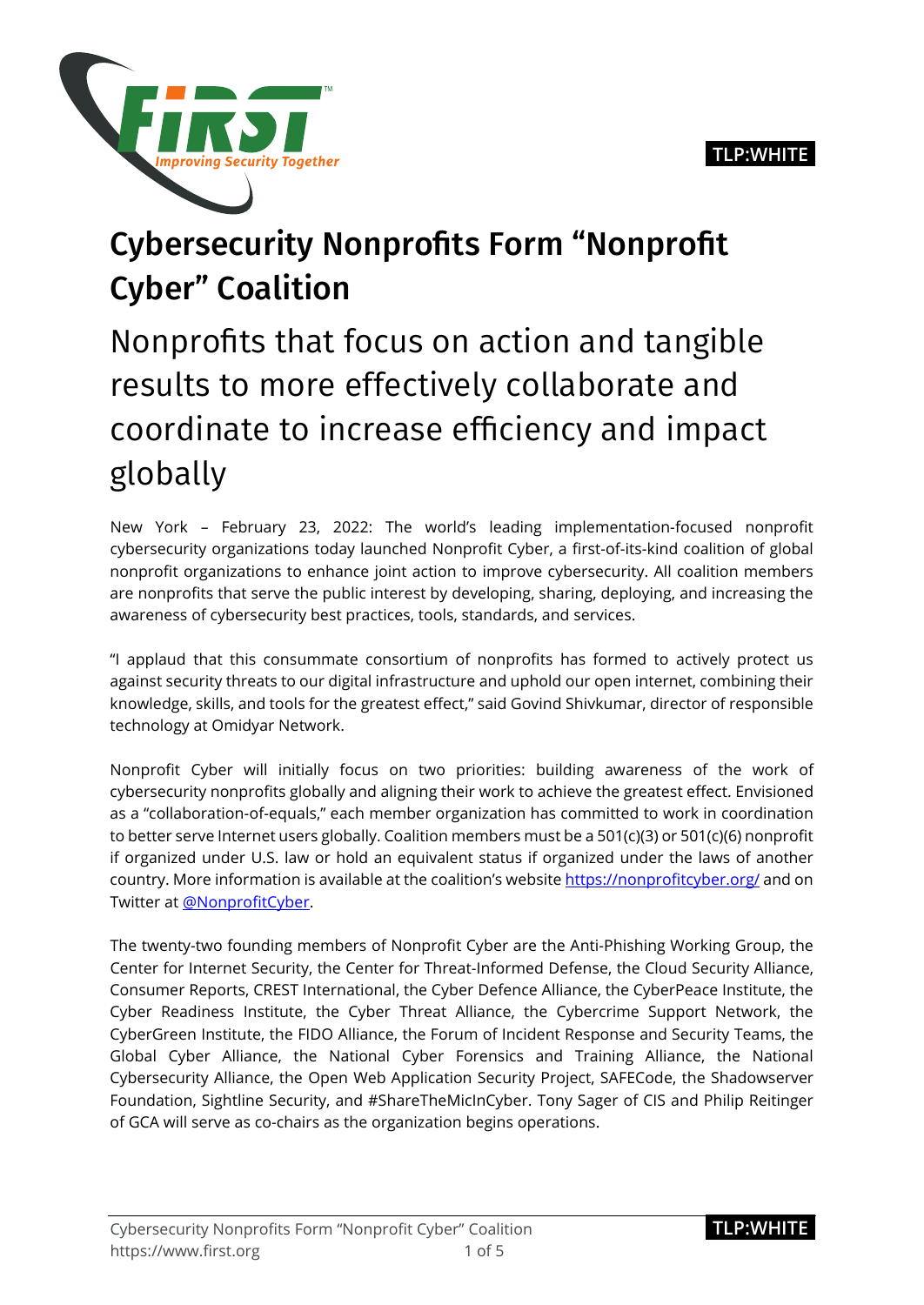

Nonprofit Cyber welcomes applications for new members that work to implement best practices and solutions at scale. Nonprofit Cyber is focused on these organizations, rather than lobbying or policy development and advocacy organizations, or industry associations. Information on joining Nonprofit Cyber can be found at its website.

"A large number of nonprofits that focus on cybersecurity implementation are working within their own areas of action toward the joint goal of improving cybersecurity, but the lack of coordination and communication among them can lead to inefficiency and duplication of effort." said Philip Reitinger, President and CEO of the GCA and incoming co-chair of Nonprofit Cyber. "Better communication and collaboration among these groups will enable programmatic and opportunistic action to improve cybersecurity."

"Cybersecurity nonprofits create and sustain essential resources that touch every enterprise and every person. And many are natural 'integration engines,' bringing together people and ideas across the public and private sectors, technical disciplines, industry sectors, and national borders." said Tony Sager, Senior Vice President and Chief Evangelist for CIS, and incoming co-chair of Nonprofit Cyber. "Our goal with Nonprofit Cyber is to collaboratively align our individual strengths into a collective force for good, taking positive action for the entire cyber ecosystem"

Key stakeholders welcomed the creation of Nonprofit Cyber.

"At CISA, we know that government has an important role in building our collective defense and that we can't do it alone; cyber is a team sport and we look forward to partnering with Nonprofit Cyber on this mission," said Kiersten Todt, Chief of Staff for the Cybersecurity and Infrastructure Security Agency (CISA) in the U.S.. "The launch of Nonprofit Cyber is an important step in aggregating the tools and resources of global non-profits and making them available to organizations of all sizes, especially small businesses, which are often the target of malicious actors. CISA looks forward to collaborating with Nonprofit Cyber to help our nation, and the world, raise the cybersecurity baseline and promote global resilience."

"Non-profits have an important role to play in helping set expectations in cyber security hygiene and providing tools that can help organisations of all sizes," said NCSC (UK) Technical Director Dr Ian Levy. "I'm really happy to see these great organisations coming together under 'Nonprofit Cyber' to be better coordinated and to maximise the impact they can have in helping the global cyber security mission."

"Public-private-nonprofit cooperation, including internationally, is at the core of the NCSC-Netherlands' work," said Hans de Vries, Director of the NCSC-NL. "We therefore welcome this initiative, for it can help to bolster the fabric of understanding, sharing and cooperating during incidents and in general improve cyber governance. We will seek to support this new initiative from day one."

"When it comes to cyber security, collaboration is key. Government, industry, academia and nonprofits all have a part to play, and the more we coordinate with each other, the more effective we will be," said Sami Khoury, Head of the Canadian Centre for Cyber Security (Cyber Centre). "The Canadian Centre for Cyber Security supports the stated goal of Nonprofit Cyber which will undoubtedly help raise the cyber security bar across Canada, and around the world."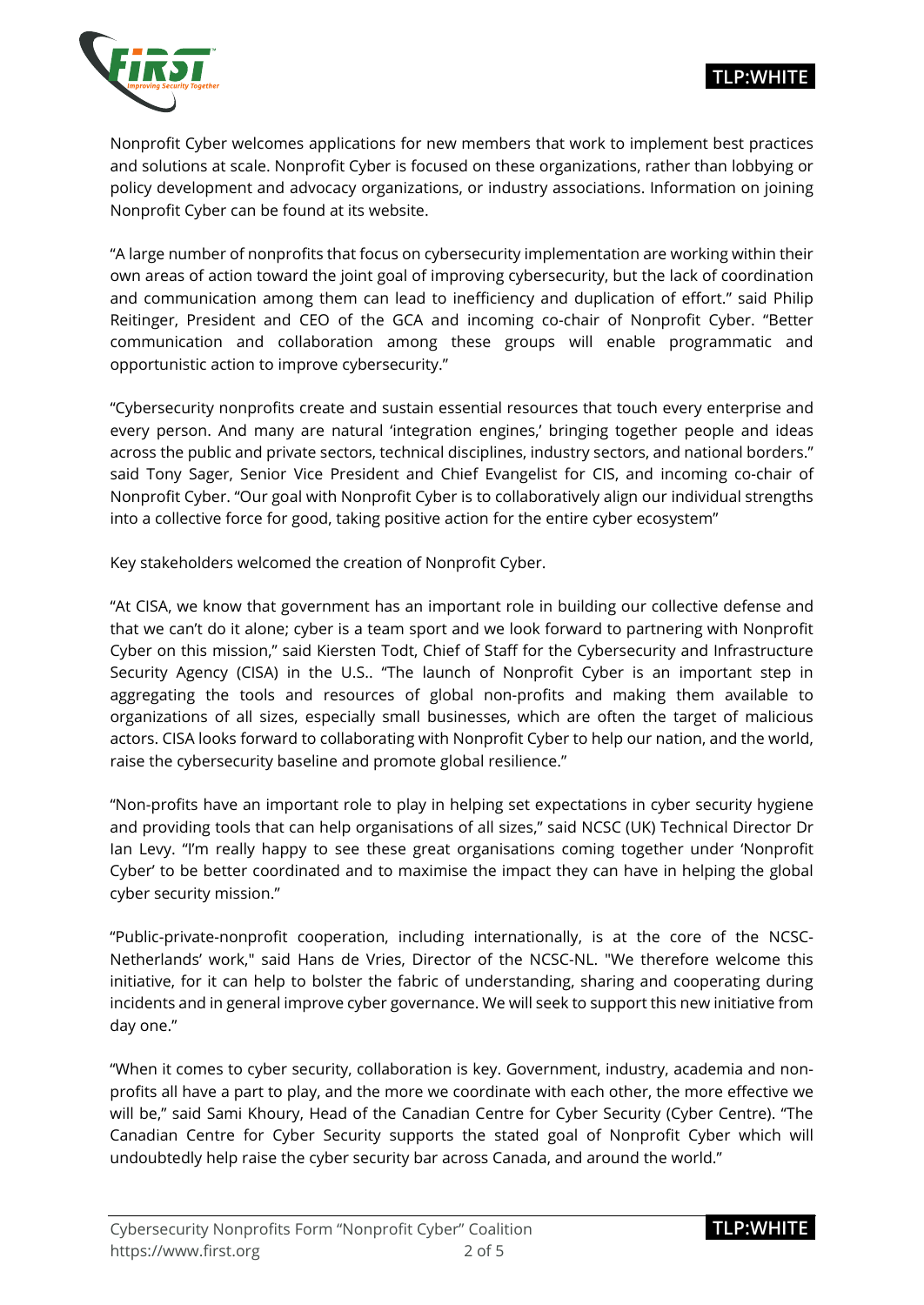### **TLP:WHITE**



"A key part of the Office of the National Cyber Directors's core mission is to improve federal coherence in cyber policy, action and doctrine, and to promote future resilience in the cyber ecosystem," said Chris Inglis, the National Cyber Director of the U.S. "Given its importance to the entire cyber ecosystem, it is very encouraging to see this nonprofit community's initiative to promote coherence and align their work for the benefit of all."

"With the unprecedented rise in cyber crimes associated with greater use of technology during the pandemic, the need for expert support for users to defend themselves has never been greater," said Kelly Born, Director of the Cyber Initiative at the William and Flora Hewlett Foundation. "There are great nonprofits working to support cyber defense, and too often their efforts go uncoordinated due to lack of resources. Nonprofit Cyber is a much needed step in the right direction of enabling greater collaboration in this critical field."

"Everyone must be able to protect themselves, their family, and their businesses from cyber threats. Nonprofits play a critical role in ensuring that is possible, filling the gaps between what governments and companies do," said Craig Newmark, founder of craigslist and head of Craig Newmark Philanthropies. "Aligning the activity of these organizations is an important step toward protecting society and human rights."

"There is a huge cybersecurity non-profit ecosystem attempting to educate the general public about the need of protecting their data, as well as bring more people to this career field," said Ron Gula of the Gula Tech Foundation. "Coordination of the efforts of cybersecurity nonprofits by Nonprofit Cyber will dramatically increase the effectiveness and impact of this critical endeavor."

## About the Nonprofit Cyber Founding Members

The Anti-Phishing Working Group (APWG) is the international coalition unifying the global response to cybercrime across industry, government and law-enforcement sectors and NGO communities. Learn more at [https://apwg.org](https://apwg.org/).

The Center for Internet Security (CIS) makes the connected world a safer place for people, businesses, and governments through our core competencies of collaboration and innovation. Learn more at [https://cisecurity.org](https://cisecurity.org/).

The Center for Threat-Informed Defense (CTID) is a non-profit, privately funded research and development organization whose mission is to advance the state of the art and the state of the practice in threat-informed defense globally. Learn more a[t https://ctid.mitre](https://ctid.mitre-engenuity.org/)-engenuity.org.

The Cloud Security Alliance (CSA) is the world's leading organization dedicated to defining and raising awareness of best practices to help ensure a secure cloud computing environment. Learn more at https://[cloudsecurityalliance.org](https://cloudsecurityalliance.org/).

Consumer Reports (CR) is an independent, nonprofit member organization that works side by side with consumers for truth, transparency, and fairness in the marketplace. Learn more at [https://www.consumerreports.org](https://www.consumerreports.org/).

CREST International is an international not-for-profit accreditation and certification body that represents and supports the technical information security market. Learn more at https://crestapproved.org.

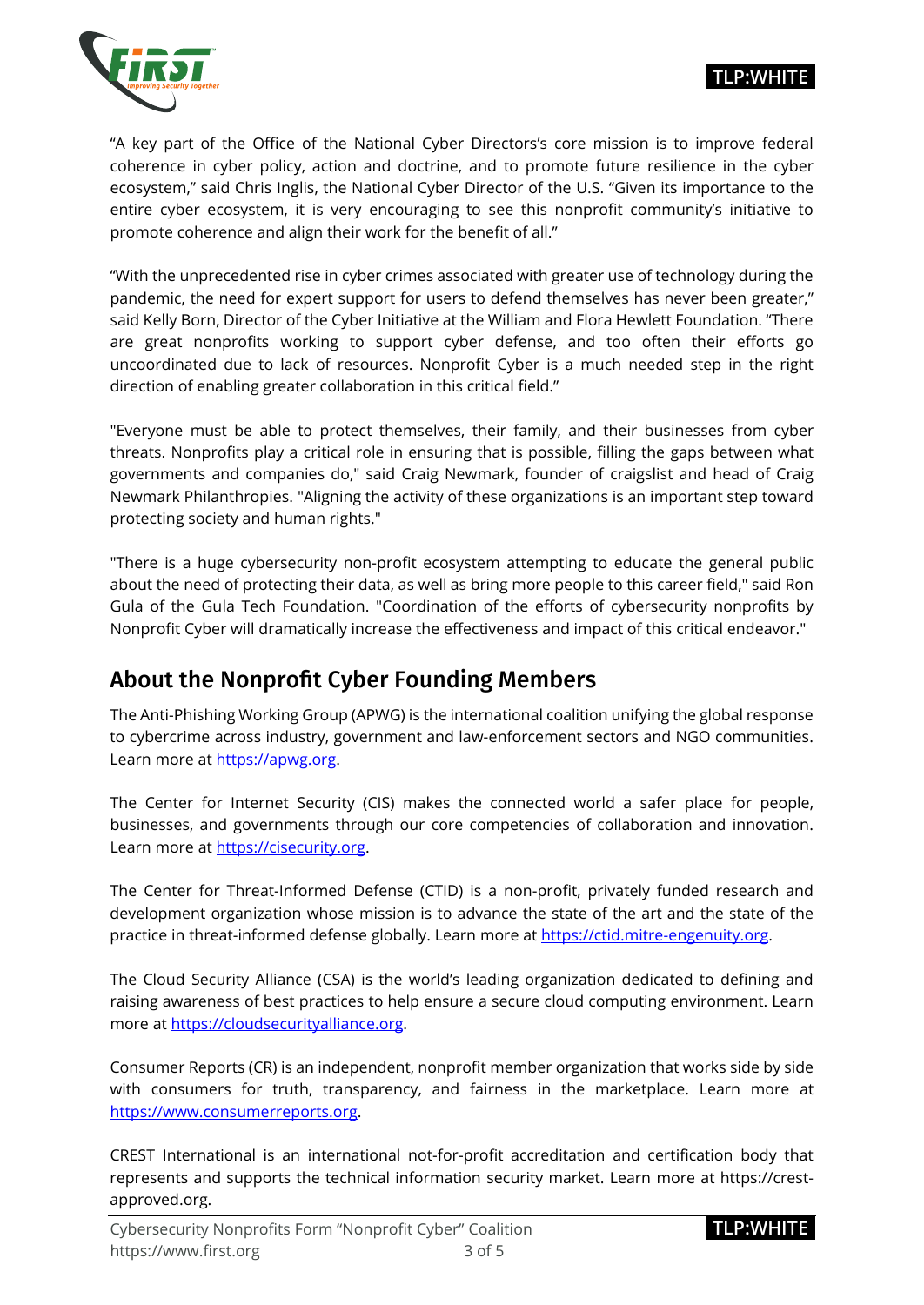

The Cyber Defence Alliance (CDA) is a not for profit members organization based in London working on behalf of financial institutions to proactively share threat intelligence and expertise to prevent and disrupt cyber attacks, liaise with Law enforcement agencies to target cybercriminal networks and apprehend the most prolific offenders. The CDA works on a cross sector basis and with like minded organizations on an international basis to address the global threat from cybercrime. The CDA also provides a 24/7 incident response capability to support the member organizations and the UK Financial Services Cybercrime Collaboration Centre (FSCCC) during major cyber incidents.

The Cyber Readiness Institute (CRI) mission is to empower small and medium-sized enterprises with free tools and resources to help them become more secure and resilient. Learn more at [https://cyberreadinessinstitute.org](https://cyberreadinessinstitute.org/).

The Cyber Threat Alliance (CTA) is working to improve the cybersecurity of our global digital ecosystem by enabling near real-time, high-quality cyber threat information sharing among companies and organizations in the cybersecurity field. Learn more at [https://www.cyberthreatalliance.org](https://www.cyberthreatalliance.org/).

The Cybercrime Support Network's (CSN) mission is to serve individuals and small businesses impacted by cybercrime. Learn more at [https://cybercrimesupport.org](https://cybercrimesupport.org/).

The CyberGreen Institute (CyberGreen) is dedicated to mobilizing a global community of experts, business leaders, and policymakers to revolutionize cybersecurity through the development of a science of Internet Public Health. Learn more at https://w[ww.cybergreen.net](https://www.cybergreen.net/).

The CyberPeace Institute is a nongovernmental organization whose mission is to reduce the harms from cyberattacks on people's lives worldwide, provide assistance to vulnerable communities and call for responsible cyber behaviour, accountability and cyberpeace. At the heart of the CyberPeace Institute's efforts is the recognition that cyberspace is about people. Learn more at [https://cyberpeaceinstitute.org](https://cyberpeaceinstitute.org/).

The FIDO Alliance is an open industry association with a focused mission: authentication standards to help reduce the world's over-reliance on passwords. The FIDO Alliance promotes the development of, use of, and compliance with standards for authentication and device attestation. Learn more at [https://fidoalliance.org](https://fidoalliance.org/).

The Forum of Incident Response and Security Teams (FIRST) aspires to bring together incident response and security teams from every country across the world to ensure a safe internet for all. Learn more at [https://www.first.org](https://www.first.org/).

The Global Cyber Alliance (GCA) builds practical, measurable solutions and tools that are easy to use, and works with partners to accelerate adoption around the world. Learn more at <https://www.globalcyberalliance.org/>.

The National Cyber Forensics and Training Alliance (NCFTA) was established in 2002 as a nonprofit partnership between private industry, government, and academia. The NCFTA provides a neutral environment for operational collaboration in the ongoing effort to identify, mitigate, and disrupt cyber crime. Learn more at [https://www.ncfta.net](https://www.ncfta.net/).